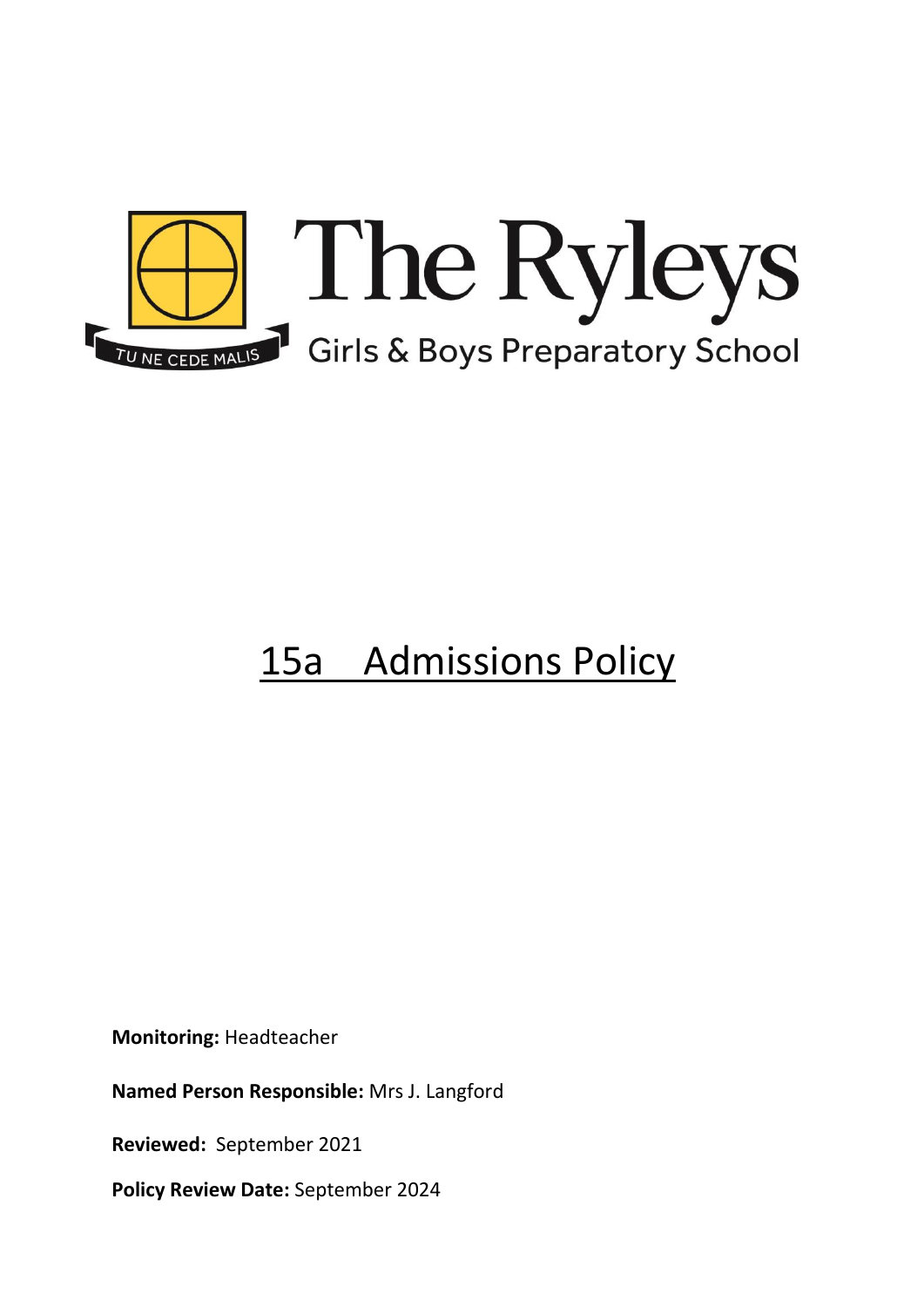# **Admissions Policy**

# THE ENTRY PROCEDURE

The Ryleys School does not select pupils on the basis of academic ability. Admission is based upon academic suitability which is assessed through informal assessment on the taster day and an informal interview to assess character. In some instances, references from the candidate's previous school may be sought. Our admissions process is designed to identify pupils who are able to benefit from our balanced and well rounded education and to make a positive contribution towards the life of the school.

**\_\_\_\_\_\_\_\_\_\_\_\_\_\_\_\_\_\_\_\_\_\_\_\_\_\_\_\_\_\_\_\_\_\_\_\_\_\_\_\_\_\_\_\_\_\_\_\_\_\_\_\_\_\_\_\_\_**

Pupils usually enter The Ryleys School at age 1 or 4 (Nursery/Reception) but children may enter the school at any age providing places are available. Please contact the Admissions Department for details.

# EQUAL TREATMENT

Our aim is to encourage applications from candidates with as diverse a range of backgrounds as possible. This enriches our community and is vital in preparing our pupils for today's world. Bursaries are offered in order to make it possible for as many as possible who meet the school's admission criteria to attend the school.

The Ryleys School is committed to equal treatment for all, regardless of a candidate's race, ethnicity, religion, or social background. Our provision for bursaries is described below.

# SPECIAL NEEDS

We do not discriminate in any way regarding entry. We welcome pupils with special educational needs, providing that our LEAP Department (Learning Enhancement Achieving Potential) can offer them the support that they require. We welcome pupils with physical disabilities provided that our site can cope with them. However, we advise parents of children with special educational needs or physical disabilities to discuss their child's requirements with the School before applying for a place so that we can make adequate provision for him/her. Parents should provide a copy of an Educational Psychologist's report or a medical report to support their request, for example for extra time or other special arrangements.

We will discuss thoroughly with parents and their medical advisers the adjustments that can reasonably be made for the child if he/she becomes a pupil at the school.

# THE ASSESSMENT PROCESS

The aim of the process is to identify potential. We are looking for well-rounded pupils with a genuine interest in education in the broadest sense of the word, with interests that stretch beyond the confines of the academic curriculum. The school has strong traditions in music,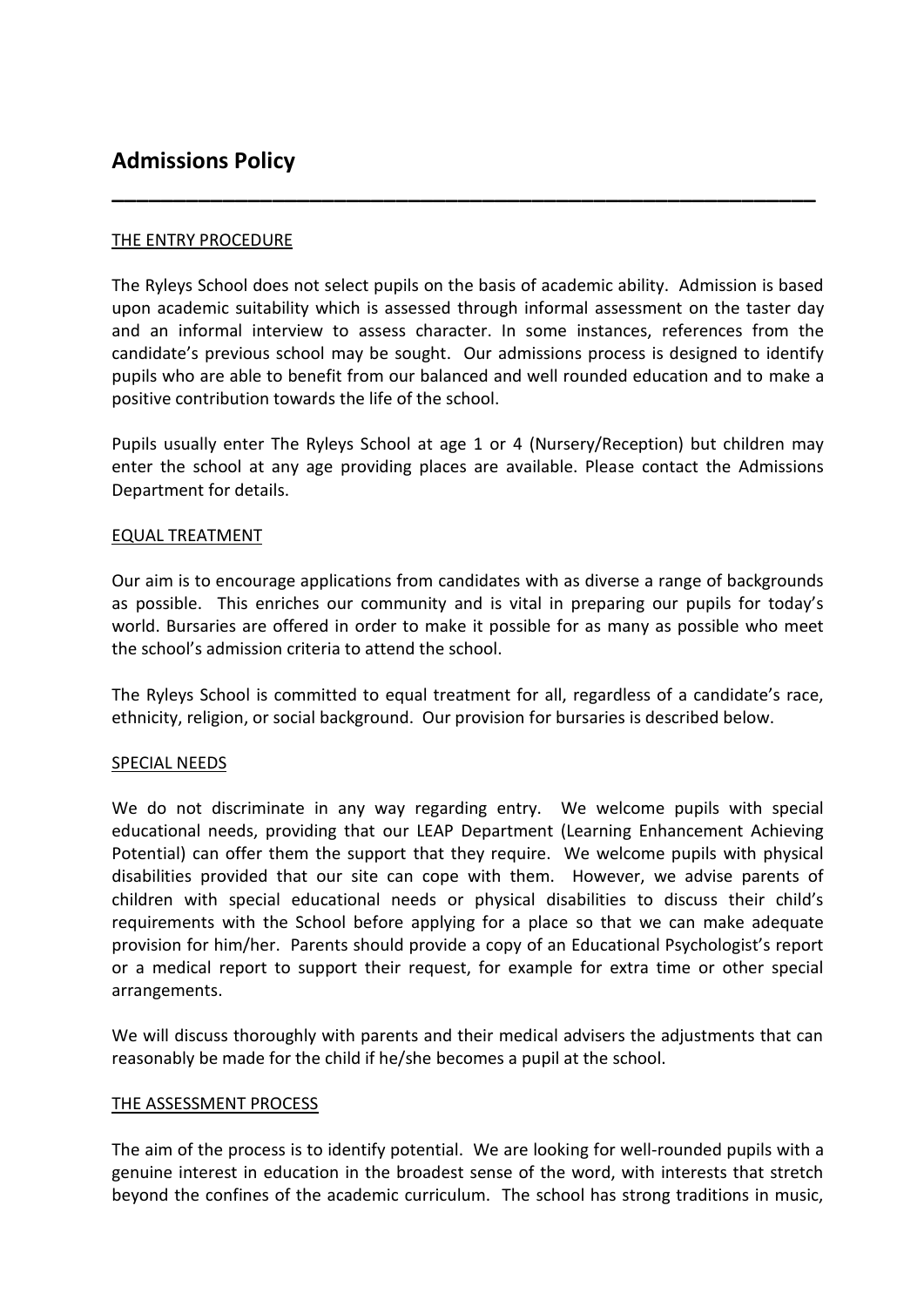drama, art and sport. There are many extra-curricular activities, all of which are important in developing a well-balanced, confident individual.

We do not assess candidates for entry who are below the age of 4.

Potential candidates attend a taster day so that informal assessments can be regarding their suitability for a place at the school. If appropriate, a more formal English and maths assessment may be given, depending on the child's age.

### SIBLING POLICY

Most siblings join us at The Ryleys School. However, admission is not automatic, and there may be occasions where we judge that a sibling is likely to thrive better in a different academic environment.

#### BURSARIES

Our bursary programme is generous and is designed to make it possible for as many as possible of those who meet the School's entry criteria to take up a place here. We offer means tested awards, reviewed annually, to entrants at the appropriate point of entry, where the parents have indicated on the registration form that they require financial support. Bursaries are means-tested in accordance with the criteria published in the School's Bursary Policy. Both parents are required to provide proof of their income and assets. The level of support varies according to parental need; but can extend to full fee remission in cases of proven need. Bursaries are always offered for 12 months at a time. The family is required to provide fresh information about its circumstances for every year that their child attends the school. Levels of support may vary with fluctuations in income.

Our Bursary Policy can be obtained from the School Business Manager.

#### OVERSEAS APPLICANTS

We welcome overseas pupils. For those who do not have English as their first language, tuition in English as an Additional Language (EAL) can be arranged at the parent's expense.

# Religious Beliefs

The school is non-denominational.

# SCHOOL'S CONTRACTUAL TERMS & CONDITIONS

Copies are on the School's web site and will be made available to parents as part of the admissions process.

#### COMPLAINTS

We hope that you and your child do not have any complaints about our admissions process; but copies of the School's complaints procedure can be sent to you on request.

#### References: